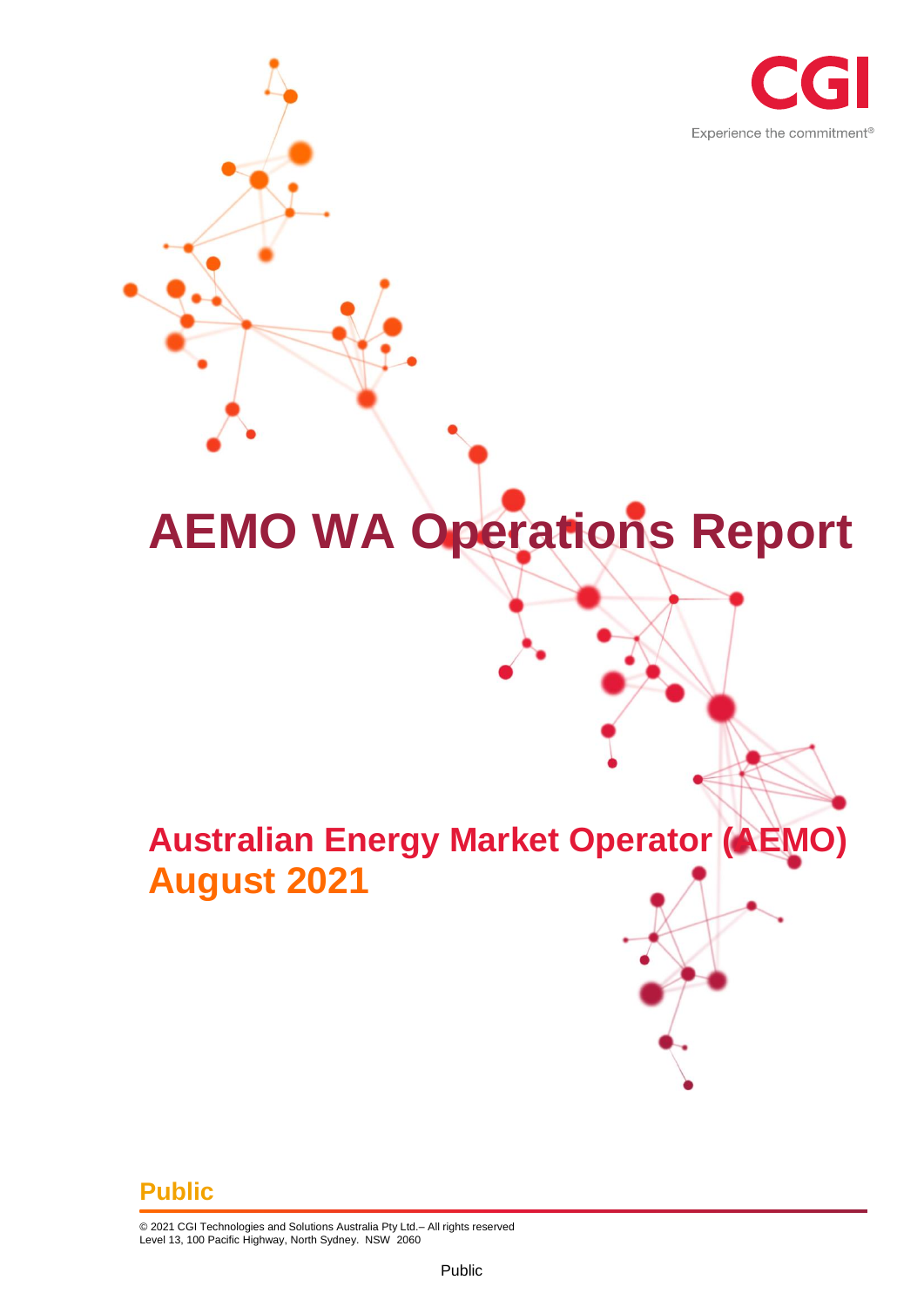



This report and its contents are the confidential property of CGI Technologies and Solutions Australia Pty Ltd.. This report is prepared for the sole and exclusive use of GRMS (WA) Operations and therefore, is considered to be proprietary by CGI Technologies and Solutions Australia Pty Ltd.. It may not be made available to anyone other than the addressee or persons within the addressee's organisation who are designated to read this report; nor may it be copied, reproduced, modified, altered, or circulated to any third party, in any form or media, without the prior written consent of CGI Technologies and Solutions Australia Pty Ltd.

All rights are reserved.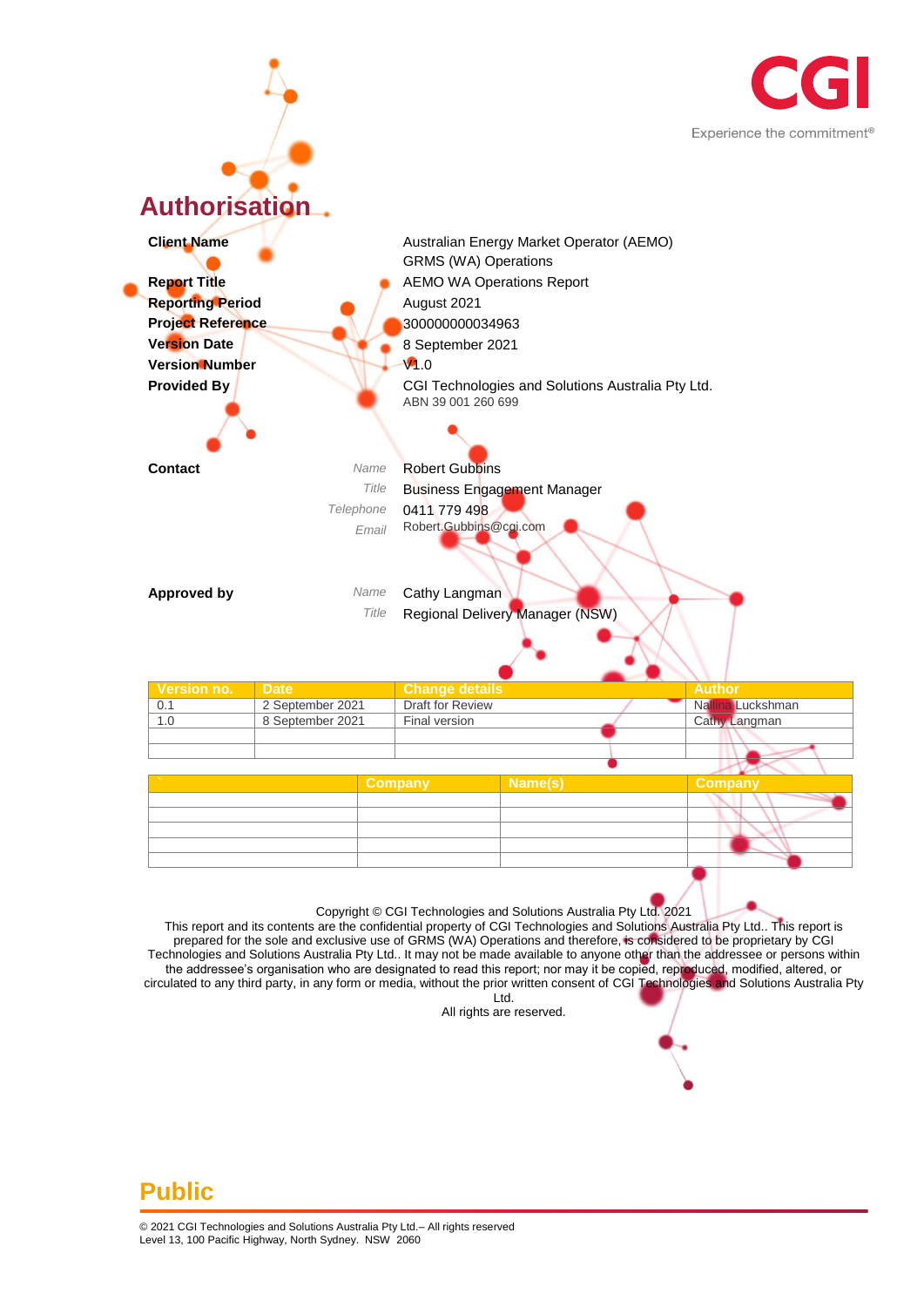$\overline{\phantom{a}}$ 



## **Table of Contents**

| $\mathbf{1}$   |  |
|----------------|--|
| 1.1            |  |
| 1.2            |  |
| 1.3            |  |
| 1.4            |  |
| $\overline{2}$ |  |
| 2.1            |  |
| 2.2            |  |
| 2.3            |  |
|                |  |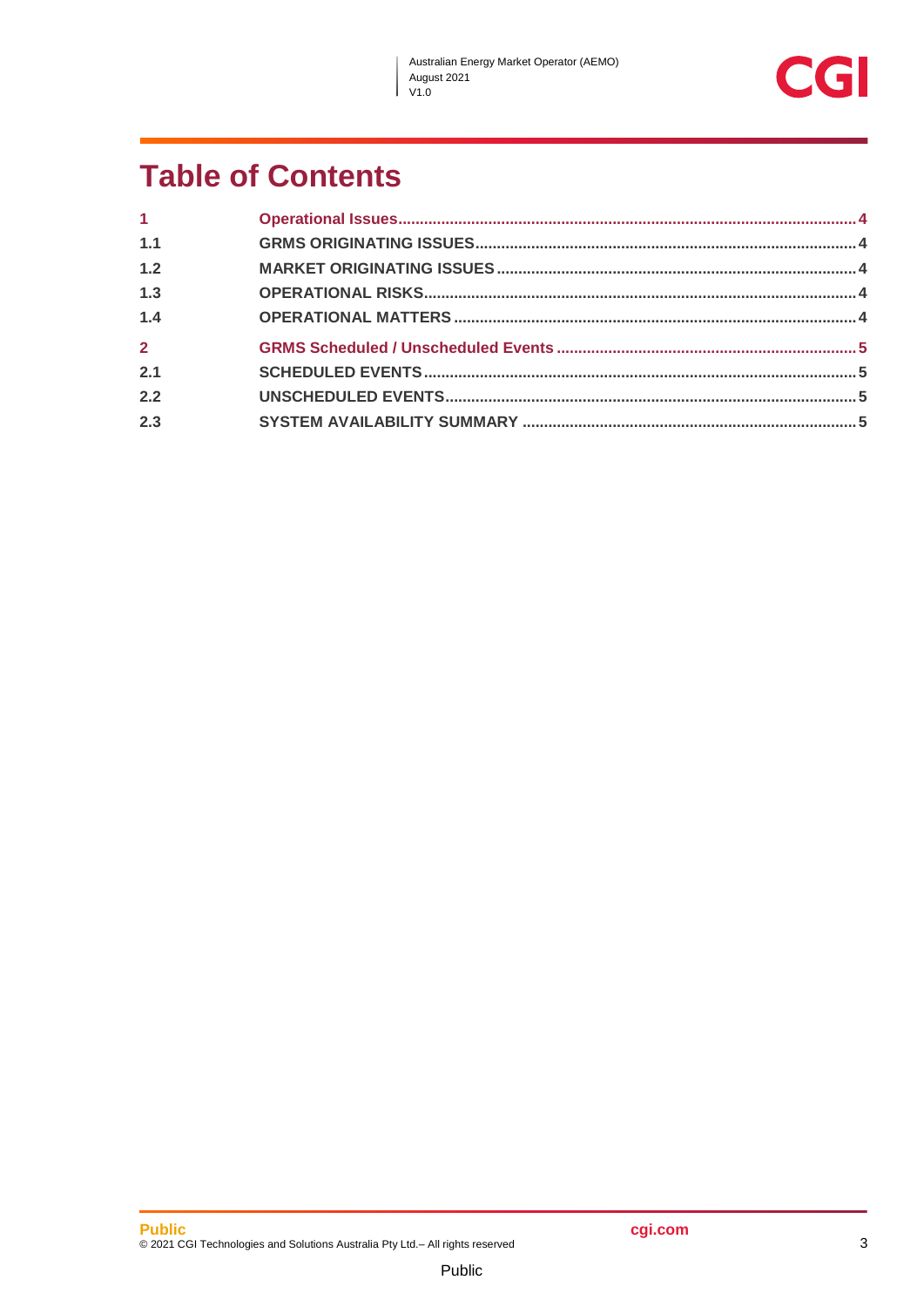

### <span id="page-3-0"></span>**1 Operational Issues**

This section of the report outlines any operational issues encountered by the GRMS or the operational team during the month which either impacted, or had the potential to impact the delivery of WA GRMS services.

#### <span id="page-3-1"></span>**1.1 GRMS Originating Issues**

This section describes operational issues which originated from the GRMS and had a direct impact either on the WA market, CGI's service levels or AEMO's adherence to the Retail Market Procedures (RMP).

There are no GRMS operational issues to report this month.

#### <span id="page-3-2"></span>**1.2 Market Originating Issues**

This section describes operational issues which originated from outside the bounds of the GRMS which caused subsequent market impact or required significant input from the CGI operational team to resolve. Market originating issues may also have had an impact on CGI's service levels and AEMO's adherence with the RMP although in most cases, CGI will claim concession from service failures resulting from issues described in this section.

There are no Market originating issues to report this month.

#### <span id="page-3-3"></span>**1.3 Operational Risks**

Operational risks are situations which, if not managed appropriately may become operational issues which have the potential to impact CGI, AEMO or the WA market. Current risks which CGI are managing and of which AEMO should be aware are described below.

No new operational risks have been identified.

#### <span id="page-3-4"></span>**1.4 Operational Matters**

There are no operational matters to report this month.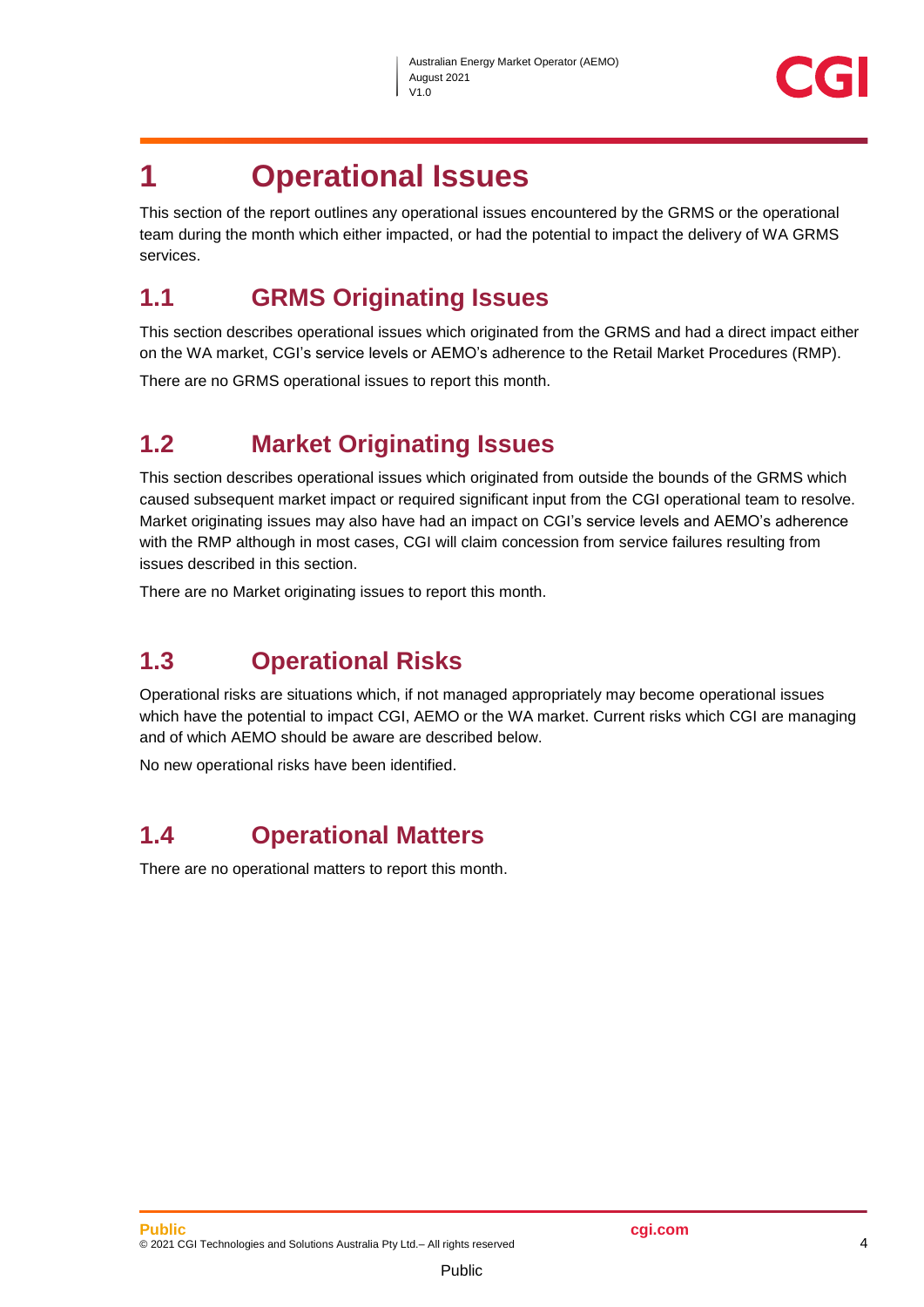## <span id="page-4-0"></span>**2 GRMS Scheduled / Unscheduled Events**

#### <span id="page-4-1"></span>**2.1 Scheduled Events**

The following table details all scheduled events that may have affected GRMS availability during the calendar month. Events were performed during agreed downtime periods and therefore were implemented with minimal impact to participants.

Scheduled events which have the potential to impact participants are planned to take place outside of WA business hours on a best endeavours basis or at a time agreed with participants. Times shown are EST. It should be noted that only those events which involve the EbXML or FTP gateways have an impact on the market from an availability perspective.

| <b>Name</b> | <b>Description</b>                        | <b>Date</b> | <b>Time</b> | <b>Mins</b> | l Ref          |
|-------------|-------------------------------------------|-------------|-------------|-------------|----------------|
| WA GRMS     | Microsoft Security Patching   26-Aug-2021 |             | 17:15       | 30          | CR/AEMO-W/0412 |

#### <span id="page-4-2"></span>**2.2 Unscheduled Events**

The following table details unscheduled events for the calendar month. Outage minutes exclude time during agreed maintenance periods. It should be noted that only those events which involve the EbXML or FTP gateways have an impact on the market from an availability perspective.

| <b>Name</b> | <b>Description</b> | <b>Date</b> | <b>Time</b> | <b>Mins</b> | Ref |
|-------------|--------------------|-------------|-------------|-------------|-----|
| -           |                    |             |             |             | -   |

#### <span id="page-4-3"></span>**2.3 System Availability Summary**

During the month, there were 31 days resulting in the following availability metrics as defined in the SOSA:

- $\triangleright$  TPA (Total Possible Availability) = 37,200 minutes
- (Based on 20hrs per day 03:00 until 23:00 each day)
- $\triangleright$  GAPS (Intervals of unscheduled downtime) = 0 minutes
- $\triangleright$  SAM (Scheduled & Agreed Maintenance) = 30 minutes

The SLA requires market system availability of 99.6%

The WA Market system was available for a total of **37,200** minutes once scheduled and agreed maintenance is excluded. This equates to an overall availability of 100.00%